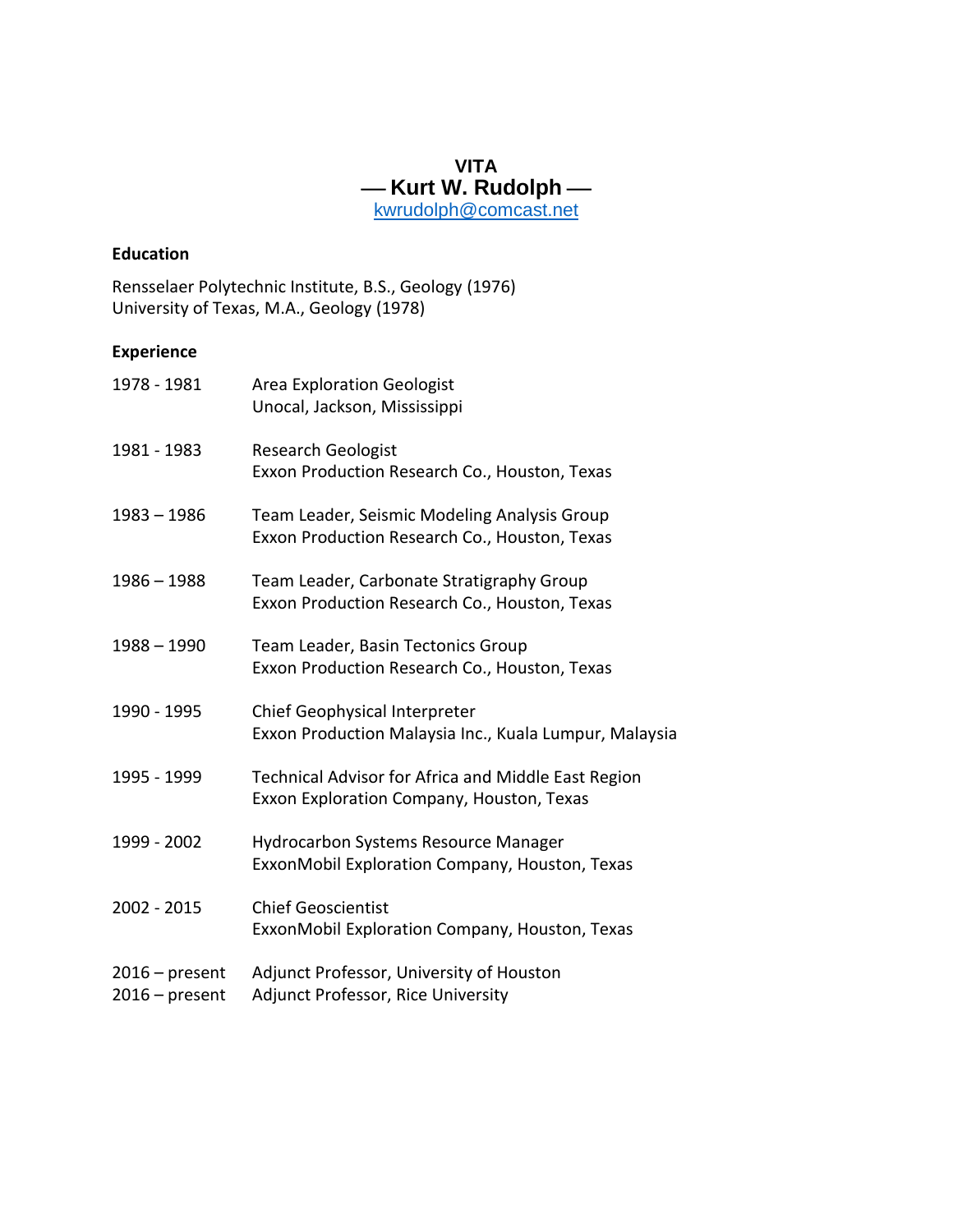#### **Web Links**

ResearchGate [https://www.researchgate.net/profile/Kurt\\_Rudolph](https://www.researchgate.net/profile/Kurt_Rudolph)

### LinkedIn

[https://www.linkedin.com/in/kurt-rudolph](https://www.linkedin.com/in/kurt-rudolph-b485626?authType=NAME_SEARCH&authToken=bFJK)[b485626?authType=NAME\\_SEARCH&authToken=bFJK](https://www.linkedin.com/in/kurt-rudolph-b485626?authType=NAME_SEARCH&authToken=bFJK)

### **Professional Interests and Experiences**

Sequence and Seismic Stratigraphy, Seismic Prediction of Fluids and Reservoir, Seismic Interpretation, Influence of Tectonics on Sedimentation, Resource Volumetric Assessment and Risking, Basin and Petroleum Systems Analysis.

# **Awards/Recognition**

- Wallace Pratt Award for best AAPG Bulletin paper for 1992 (Seismic model of a progradational carbonate platform, Picco di Vallandro, the Dolomites, Northern Italy).
- AAPG-SEG Distinguished Lecturer for 2001-2002 (DHI / AVO analysis best practices: a worldwide analysis).
- AAPG 2003 Conference Plenary Session Speaker, Salt Lake City (Technology Trends and Opportunities in Petroleum Geoscience)
- Best association luncheon talk for 2005,Rocky Mountain Association of Geologists (Fluvial reservoir architecture - Examples from the Mesaverde Group, Colorado and Wyoming)
- AAPG Michael Halbouty Lecturer for 2007Conference, Long Beach, California (Current exploration trends - prudent investments or irrational exuberance?).
- AAPG International Conference Plenary Keynote, Cape Town, South Africa (Learning by the bit: 15 years of West Africa deepwater exploration, development, and production)
- Rocky Mountain Association of Geologists Best Paper Award for 2015 (Upper Cretaceous sequence stratigraphy of the Rock Springs Uplift, Wyoming).

# **Publications and Selected Meeting Abstracts**

**Rudolph, K.W.** and F.J. Goulding, in press, Benchmarking exploration predictions and performance using 20+ years of drilling results: One company's experience: AAPG Bulletin, 16 p.

**Rudolph, K.W.**, W.J. Devlin, J.P. Crabaugh, 2015, Upper Cretaceous sequence stratigraphy of the Rock Springs Uplift, Wyoming: The Mountain Geologist, v. 52, no. 3, p. 13-157.

Feldman, H.R., J.M. Fabijanic, B.L. Faulkner, **K.W. Rudolph**, 2014, Lithofacies, Parasequence Stacking, and Depositional Architecture of Wave- To Tide-Dominated Shorelines In the Frontier Formation, Western Wyoming, U.S.A., Journal of Sedimentary Research 84(8):694-717. DOI: 10.2110/jsr.2014.53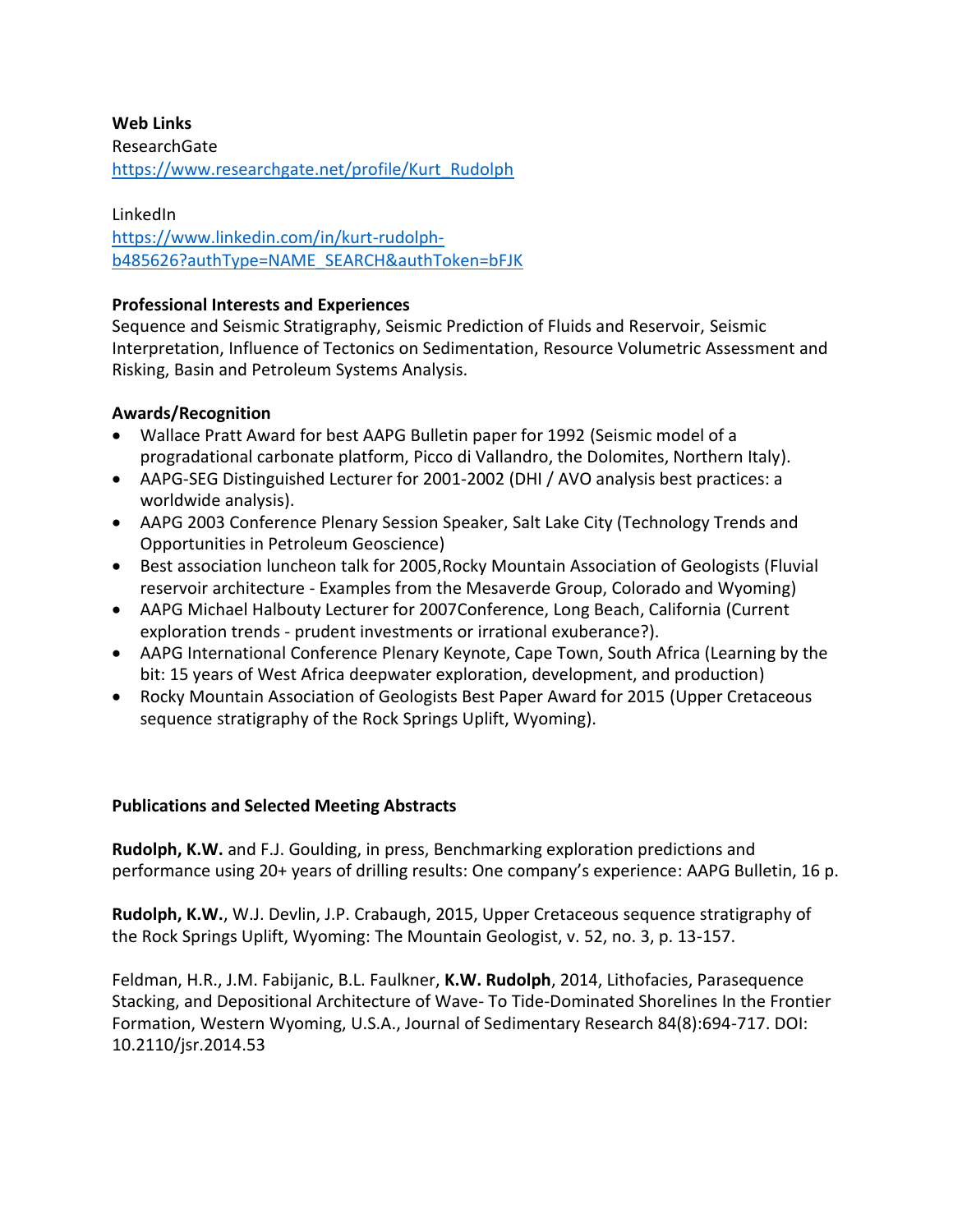**Rudolph, K.W.**, P.J. Lehmann, D. Erratt, 2014, Geologically complex basins: Challenges and opportunities: 21st World Petroleum Congress, Moscow, Russia, June 15-19, 2014

Becker, T.P., McGroder, M., **Rudolph, K.W.**, Hauge, T.A., Fan, M., 2010, Paleogene influence of the Moxa Arch on the architecture of the composite Darby‐Hogsback‐Prospect (DHP) thrust sheet near Labarge, Wyoming, USA: AAPG Annual Conference, New Orleans, Louisiana, April 11- 14, 2010.

**Rudolph, K.W.**, 2009, Exploration and production geoscience in the 21st century: challenges and opportunities: Malaysian Geological Society Petroleum Geology Conference & Exhibition, Kuala Lumpur, Malaysia, March 2-3, 2009.

**Rudolph, K.W.**, 2008, Learning by the bit: 15 years of West Africa deepwater exploration, development, and production: AAPG International Conference and Exhibition, Cape Town, South Africa, October 26-29, 2008.

Goulding, F.J., T. Garfield, G. Jensen, R. Lovell, **K.W. Rudolph**, A. Sprague, R.T. Beaubouef, M. Porter, C. Rossen, M.D. Sullivan, and D.K. Sickafoose, 2008, Deep-water reservoir depositional models: early exploration experiences and new observations: AAPG International Conference and Exhibition, Cape Town, South Africa, October 26-29, 2008.

**Rudolph, K.W.**, 2007, Optimal reservoir management and field rejuvenation: European Assoc. of Geoscientists and Engineers Conference, Tripoli, Libya, Feb. 26-28, 2007.

**Rudolph, K.W**., 2007,Current exploration trends - prudent investments or irrational exuberance?: Michael Halbouty Lecture, AAPG Annual Convention, Long Beach, California, April 1-4, 2007.

**Rudolph, K.W.**, 2006, Making a difference through technology – keys to success: GEO 2006 (Middle East Petroleum Geosciences Conference), Manama, Bahrain, April, 2006.

Withers, K.D., **K.W. Rudolph**, P.D. Snavely, A.J. Dronkers, 2006, Best Practices in the Management of Uncertainty in the Upstream – Concepts and Examples: AAPG International Conference and Exhibition, Perth, West Australia 5-8, November 2006.

**Rudolph, K.W.,** 2005, Thin beds – adding to proven reserves: Soc. Pet. Well Log Analysts Topical Meeting, Taos, N.M., Oct. 31, 2005

**Rudolph, K.W.,** 2005, Uncertainty in geoscience: EXITEP (ExhibiciónInteramericana de TecnologíaPetrolera), Veracruz, Mexico, Feb. 2005.

**Rudolph, K.W.**, and Patterson, P.E., 2005, Fluvial reservoir architecture - Examples from the Mesaverde Group, Colorado and Wyoming (Extended Abstract): AAPG Annual Conference, Calgary, Alberta, June 16-19, 2005.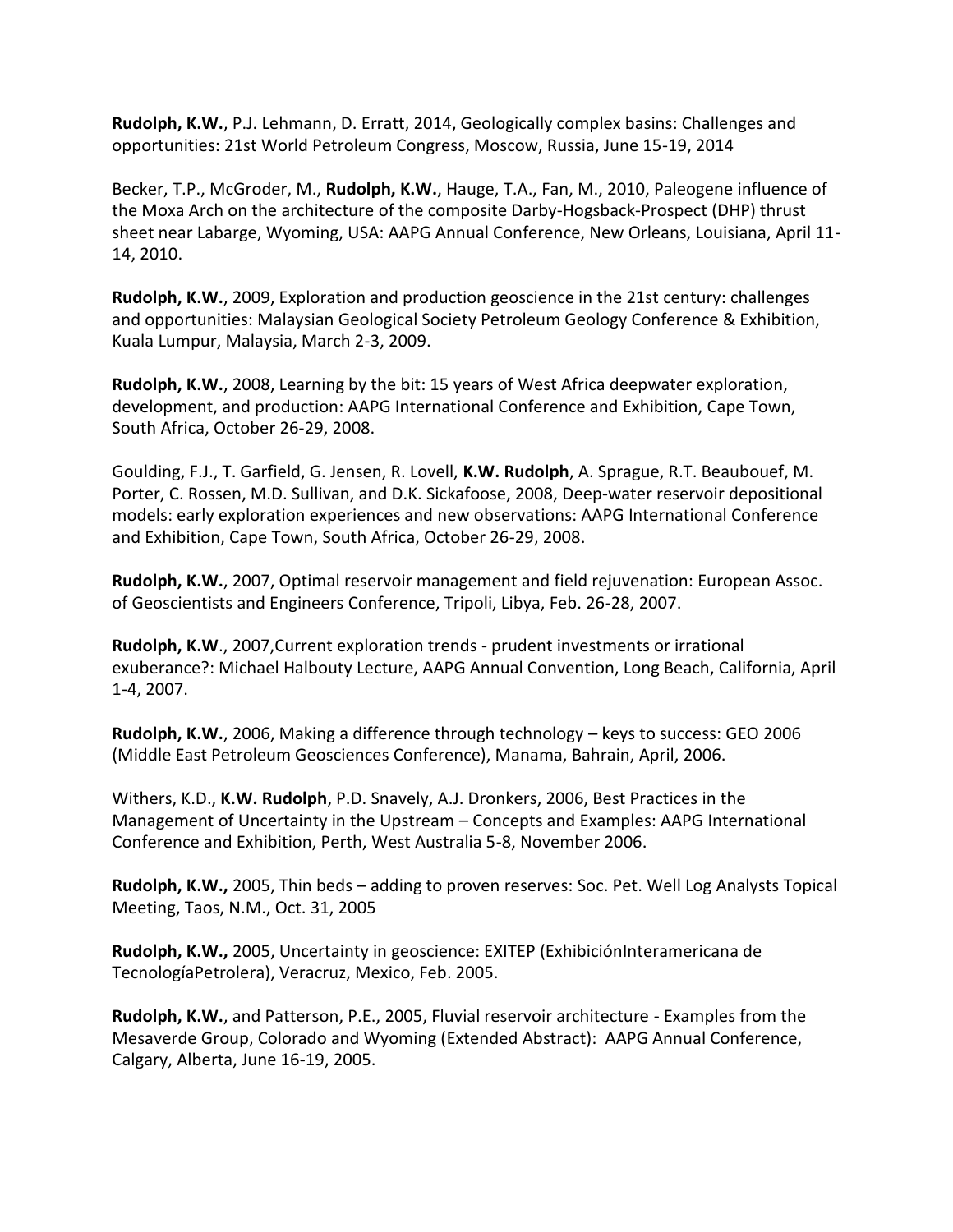**Rudolph, K.W**., 2004, Optimal reservoir management and field rejuvenation - key geoscience technologies and trends: GEO 2004 (Middle East Petroleum Geosciences Conference), Manama, Bahrain, April, 2004.

**Rudolph, K.W.**, 2004, Key Petroleum Geoscience Technologies - From Regional Analysis to Field Depletion: AAPG International Conference and Exhibition, Prague, Czech Republic, October 10- 13, 2004.

**Rudolph, K.W**., 2003, Uncertainty in petroleum geoscience: World Petroleum Congress Regional Meeting, Doha, Qatar, Dec. 8-11, 2003.

**Rudolph, K.W**., 2003, Technology Trends and Opportunities in Petroleum Geoscience: AAPG Annual Conference, Salt Lake City, Utah, May 11-14, 2003.

**Rudolph, K.W.**, P. Jefferies, P. Snavely, T. Brami, 2003, Risking, volumes, and uncertainty in exploration - A look forward, a Look Back: AAPG International Conference Barcelona, Spain, September 21-24, 2003.

**Rudolph, K.W**., 2002, Managing Middle East reservoirs, An IOC's viewpoint: GEO 2002 (Middle East Petroleum Geosciences Conference), Manama, Bahrain, April, 2002.

**Rudolph, K. W.**, 2001, DHI / AVO analysis best practices: a worldwide analysis, AAPG-SEG Distinguished Lecture. https://archives.aapg.org/education/dist\_lect/slides/2001\_02/rudolph.pdf

Goulding, F.J., T.R. Garfield, **K.W. Rudolph**, G.N. Jensen, R.T. Beaubouef, 2000, Seismic/sequence stratigraphy of deep-water reservoirs, 1. Seismic facies and recognition criteria; Past experiences and new observations: 2000 AAPG Annual Convention, New Orleans, Lousiana, 2000.

**Rudolph, K.W.**, W. Fahmy, J. Stober, 1998, Direct Hydrocarbon Indicators: Exxon's worldwide experience: AAPG International Conference and Exhibition, Rio de Janeiro, Brazil, November 8- 11, 1998.

Mohd. Tahir Ismail, M.T., S.A. Abdullah, **K.W. Rudolph**, 1994, Structural and Sedimentary Evolution of the Malay Basin: AAPG International Conference and Exhibition, Kuala Lumpur, Malaysia, August 21-24, 1994.

Mansor, M.N., **K.W. Rudolph**, F.B. Richards, 1994, Seismic Attribute Analysis for Reservoir and Fluid Prediction, Malay Basin:AAPG International Conference and Exhibition, Kuala Lumpur, Malaysia, August 21-24, 1994.

.

Devlin, W.J., **Rudolph, K.W.**, Shaw, C.A., and Ehman, K.D., 1993, The effect of tectonic and eustatic cycles on accommodation and sequence-stratigraphic framework in the Upper Cretaceous foreland basin of southwestern Wyoming, in Posamentier, H.W., Summerhayes,